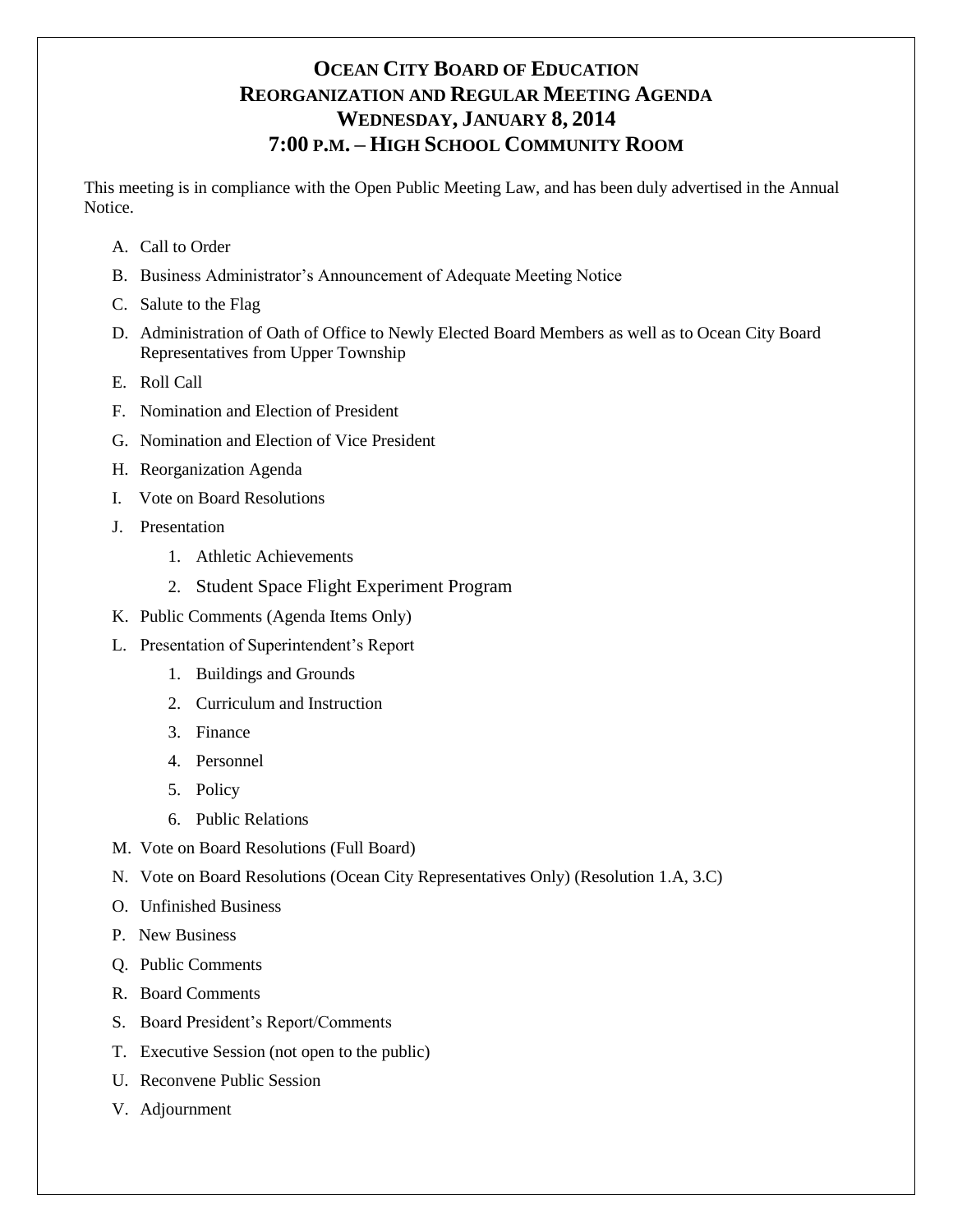#### **ADMINISTRATION OF OATH OF OFFICE TO NEWLY ELECTED BOARD MEMBERS:**

Jon D. Batistini, Raymond M. Clark and Peter V. Madden for three-year terms and Cecilia Gallelli-Keyes for a one-year unexpired term.

# **ADMINISTRATION OF OATH OF OFFICE TO OCEAN CITY BOARD REPRESENTATIVES FROM UPPER TOWNSHIP:** Kim Breckley, Jill Casaccio and William Holmes.

#### **NOMINATION AND ELECTION OF PRESIDENT:**

#### **NOMINATION AND ELECTION OF VICE PRESIDENT:**

### **TERMS OF BOARD MEMBERS:**

| Joseph S. Clark, Jr.    | Term Expires in 2015 |
|-------------------------|----------------------|
| J. Tiffany Prettyman    | Term Expires in 2015 |
| H. James Bauer          | Term Expires in 2016 |
| Cecilia Gallelli-Keyes  | Term Expires in 2016 |
| Jacqueline A. McAlister | Term Expires in 2016 |
| Thomas R. Oves, Jr.     | Term Expires in 2016 |
| Jon D. Batistini        | Term Expires in 2017 |
| Raymond M. Clark        | Term Expires in 2017 |
| Peter V. Madden         | Term Expires in 2017 |

#### **OFFICIAL REPORT OF RESULTS OF NOVEMBER 5, 2013 SCHOOL BOARD ELECTION:**

| Board Members/Three 3-Year Terms     | Number of Votes |
|--------------------------------------|-----------------|
| Peter V. Madden <sup>*</sup>         | 2,398           |
| Raymond M. Clark*                    | 2,182           |
| Jon D. Batistini (Write In)*         | 410             |
| Board Member One-Year Unexpired Term | Number of Votes |
| Jon D. Batistini**                   | 729             |

\*Successful candidate

\*\*Mr. Batistini selected the 3-year term since he was the successful candidate for both the 1-year unexpired term and the 3-year expired term.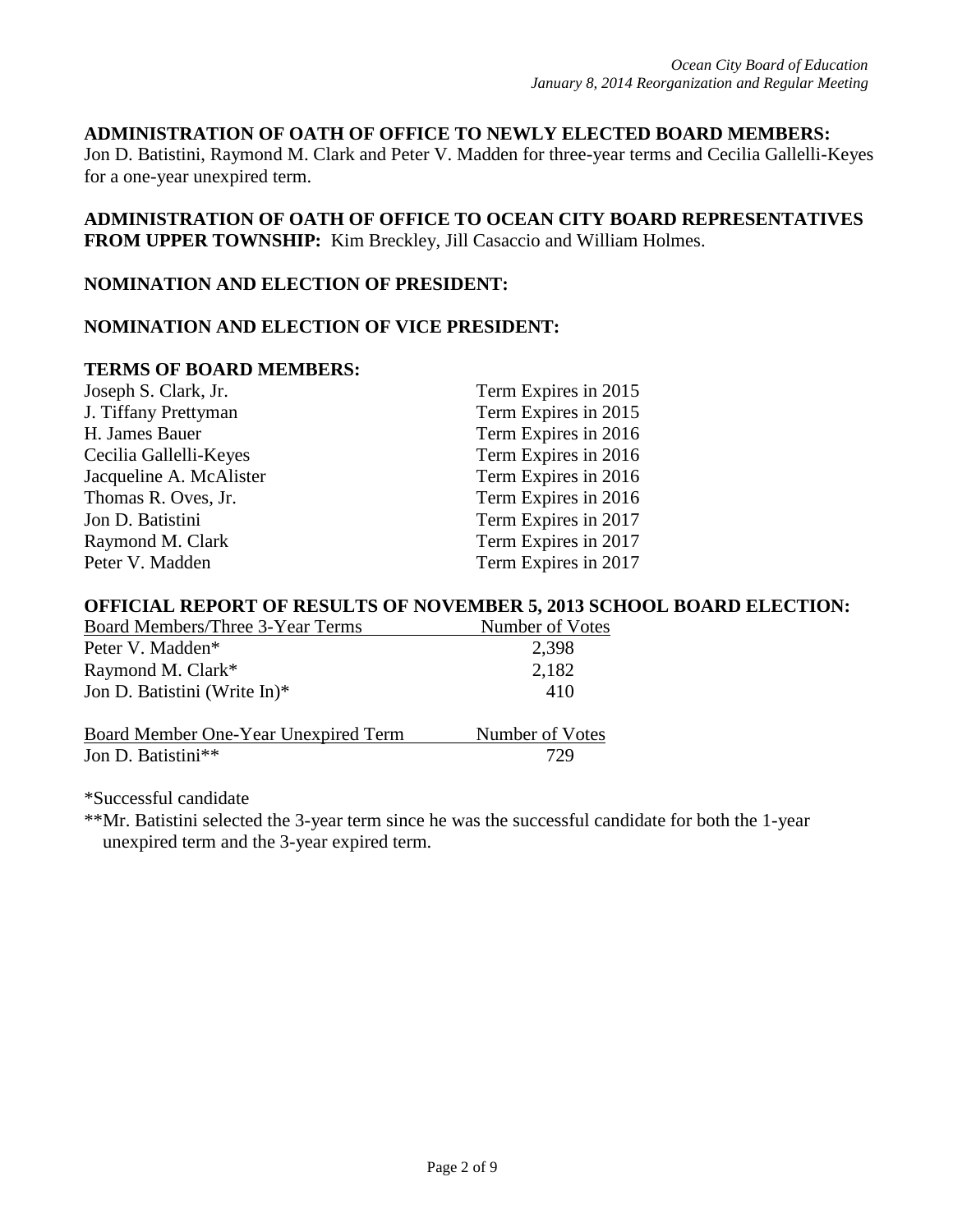# **H. REORGANIZATION AGENDA**

1. Renewal of Code of Ethics (Attachment #H.1)

The Board approves the "Code of Ethics for School Board Members" and each Board member shall complete and return the "Acknowledgement of Receipt, Code of Ethics for School Board Members" to the Business Office no later than January 22, 2014.

- 2. Time and Place of Board of Education Meetings (Attachment #H.2)
	- The Board approves the following Board Meeting dates for January 29, 2014 through January 5, 2015, to be held in the Community Room at the Ocean City High School, starting at 7:00 p.m.:

Wednesday, January 29, 2014 Wednesday, February 19, 2014 (Regular Meeting) Wednesday, February 26, 2014 (Special Meeting) Wednesday, March 26, 2014 (Regular Meeting/Public Hearing) Wednesday, April 23, 2014 Wednesday, May 28, 2014 Wednesday, June 25, 2014 Wednesday, July 23, 2014 Wednesday, August 27, 2014 Wednesday, September 24, 2014 Wednesday, October 15, 2014 Wednesday, November 19, 2014 Wednesday, December 17, 2014 Wednesday, January 7, 2015 (Reorganization/Regular Meeting)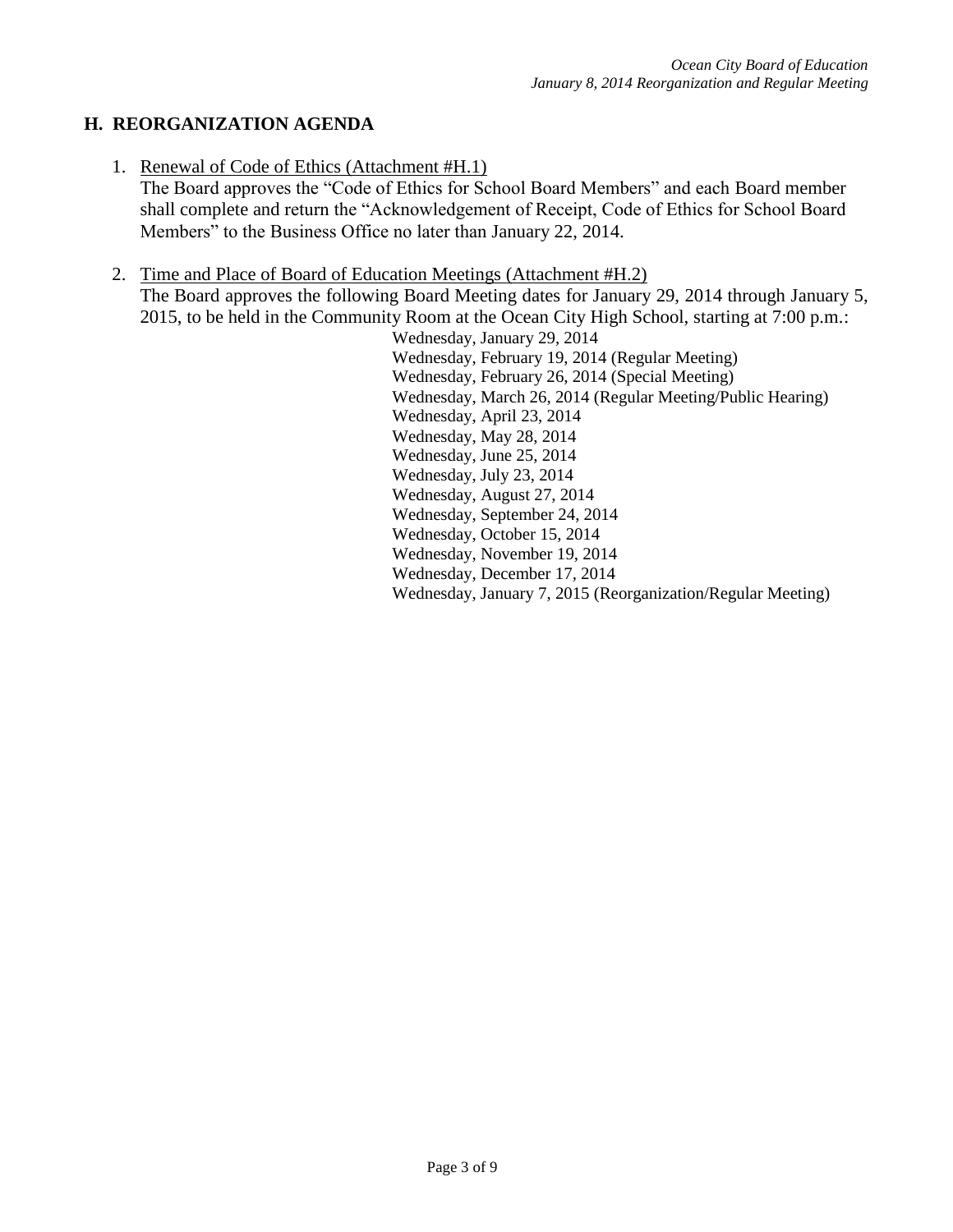#### **OFFICE OF THE**

#### **SUPERINTENDENT OF SCHOOLS**

**TO:** Ocean City Board of Education **FROM: Dr. Kathleen Taylor, Superintendent of Schools RE:** January 8, 2014 Regular Board Meeting

**MOTION:** Based on the recommendation of the Superintendent of Schools, the following resolutions are presented for formal approval by the Board of Education.

## **1. Buildings and Grounds**

## A. Use of Facilities **(Ocean City Representatives Only)**

|                       | The Board approves the following requests for the use of the High School:                                                                                                                                   |  |
|-----------------------|-------------------------------------------------------------------------------------------------------------------------------------------------------------------------------------------------------------|--|
| Requested By:         | City of Ocean City                                                                                                                                                                                          |  |
| Use:                  | <b>Traveling Basketball Practice</b>                                                                                                                                                                        |  |
| Date/Time:            | December 18, 2013 (Wed), 4:30PM-5:30PM                                                                                                                                                                      |  |
| Room:                 | <b>Auxiliary Gym</b>                                                                                                                                                                                        |  |
| Fee:                  | No charge                                                                                                                                                                                                   |  |
| Requested By:         | City of Ocean City                                                                                                                                                                                          |  |
| Use:                  | Martin Luther King Program                                                                                                                                                                                  |  |
| Date/Time:            | January 18, 2014 (Sat), 11:00AM-2:00PM                                                                                                                                                                      |  |
| Room:                 | Auditorium and Cafeteria                                                                                                                                                                                    |  |
| Fee:                  | No charge                                                                                                                                                                                                   |  |
| Requested By:<br>Use: | Ocean City High School Wrestling Booster Club<br><b>Atlantic Cape Middle School Wrestling Tournament</b>                                                                                                    |  |
| Dates/Times:          | January 21, 2014 (Tues), 7:00PM-9:00PM for Placement Selection                                                                                                                                              |  |
|                       | January 23, 2014 (Thurs), 3:00PM-4:00PM for set up and                                                                                                                                                      |  |
|                       | 4:00PM-9:00PM for tournament                                                                                                                                                                                |  |
| Rooms:                | Classroom F105 (Jan 21) and Main Gym (Jan 23)                                                                                                                                                               |  |
| Fee:                  | No charge                                                                                                                                                                                                   |  |
| Requested By:         | New Jersey Center for Teaching & Learning                                                                                                                                                                   |  |
| Use:                  | <b>Physics Certification Courses</b>                                                                                                                                                                        |  |
| Dates/Times:          | Wednesdays in 2014: 1/29, 2/5, 2/12, 2/19, 2/26, 3/5, 3/19, 3/26, 4/2, 4/9,<br>4/23, 4/30, 5/7, 5/14, 5/21, 5/28, 6/4 and 6/11, 3:45PM-7:45PM<br>Saturdays in 2014: 2/1, 2/22, 3/15 and 5/17, 8:00AM-2:30PM |  |
| Room:                 | Classroom A201                                                                                                                                                                                              |  |
| Fee:                  | No charge                                                                                                                                                                                                   |  |
|                       |                                                                                                                                                                                                             |  |

**Discussion**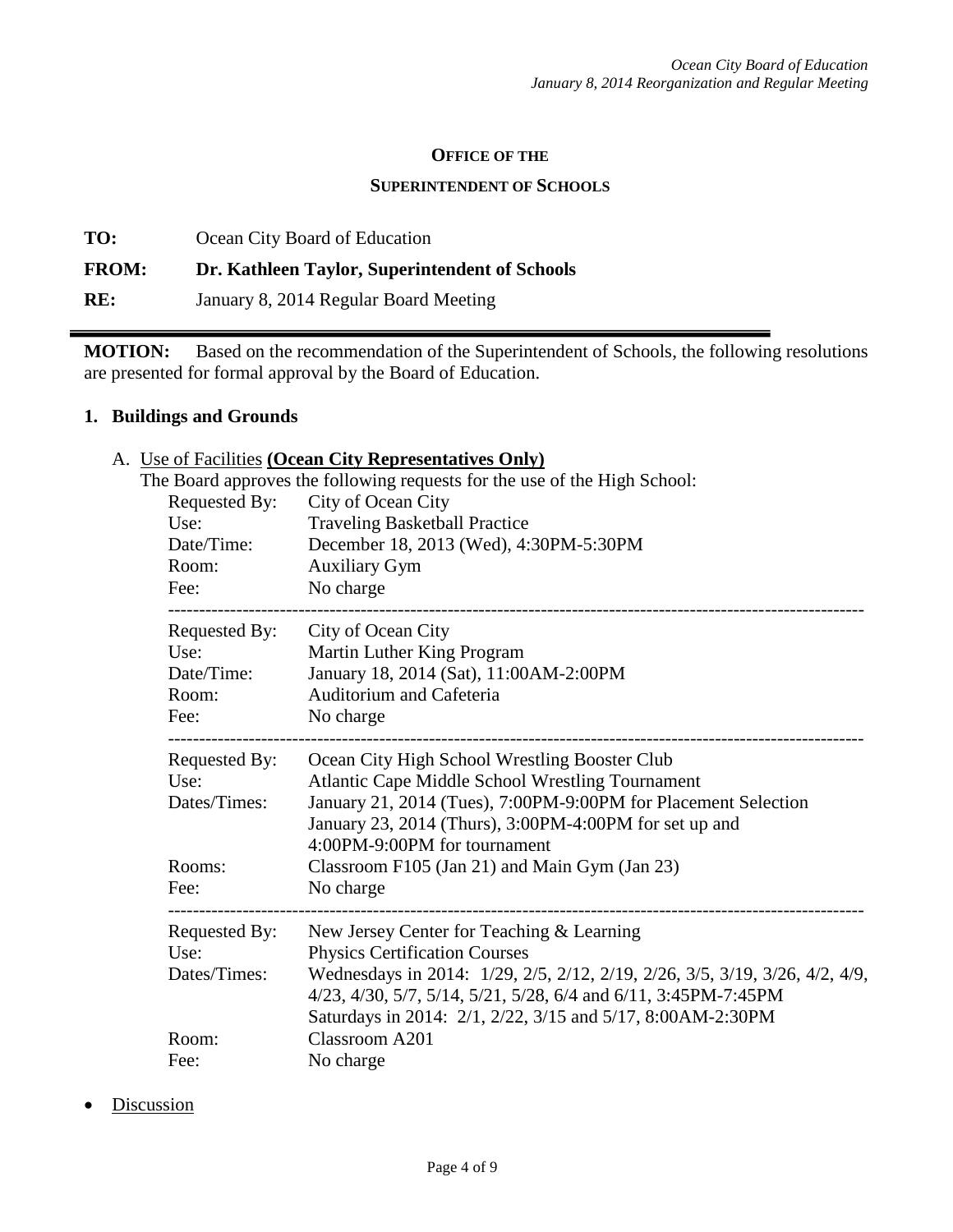## **2. Curriculum and Instruction**

- A. Program of Studies High School (Attachment #2.A) The Board approves the attached High School Program of Studies for the 2014-15 school year.
- B. Revised School Calendar (Attachment #2.B)

The Board approves the revisions to the 2013-14 school year calendar to change High School Graduation and the last day of school for all students from June 17, 2014 to June 18, 2014; and to change the last day of school for staff from June 18, 2014 to June 19, 2014. Additionally, High School Exams are changed from June  $11^{th}$ ,  $12^{th}$  and  $13^{th}$  to June  $12^{th}$ ,  $13^{th}$ , and  $16^{th}$ . These revisions reflect the schools being closed on January 3, 2014 due to inclement weather.

#### Informational Item (Attachment)

Harassment, Intimidation and Bullying investigation report.

Discussion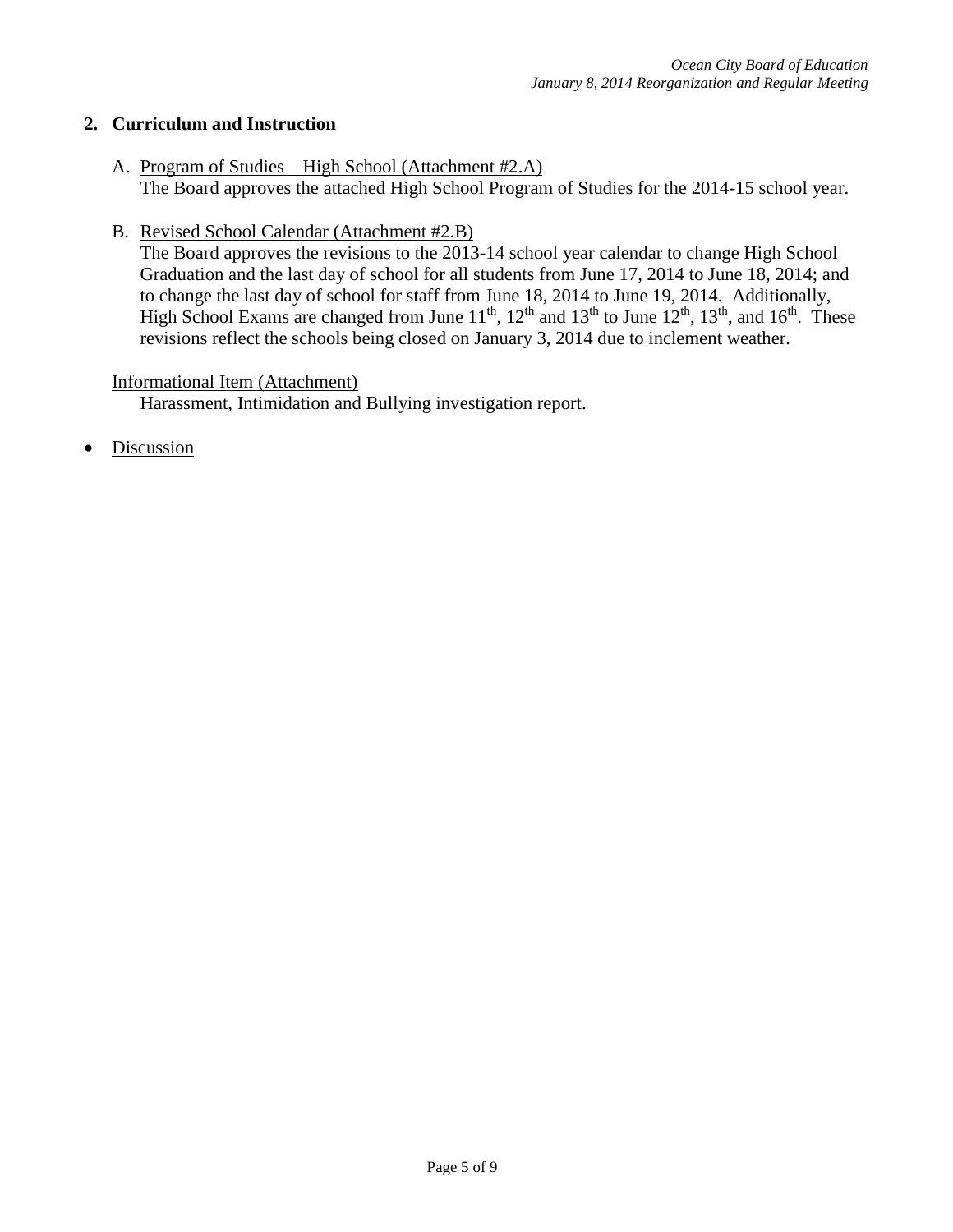# **3. Finance**

A. Travel & Expense Reimbursement (Attachment #3.A) The Board approves the January 2014 list of Board of Education Members and School District Staff travel and related expense reimbursements.

## B. Donation

| The Board accepts the following donations for the Student Space Flight Experiment Program: |            |
|--------------------------------------------------------------------------------------------|------------|
| Mr. and Mrs. Charles Caucci                                                                | \$2,000.00 |
| <b>Ocean City Education Foundation</b>                                                     | \$2,000.00 |
| Ocean City PTA                                                                             | \$5,000.00 |
|                                                                                            |            |

## C. Donation **(Ocean City Representatives Only)** The Board accepts the following donation from the Ocean City PTA: Primary School Field Trips for Spring 2014 \$3,300.80

## D. Polling Hours

The Board designates the polling hours as 3:00 p.m. to 9:00 p.m. for the March 11, 2014 referendum.

Discussion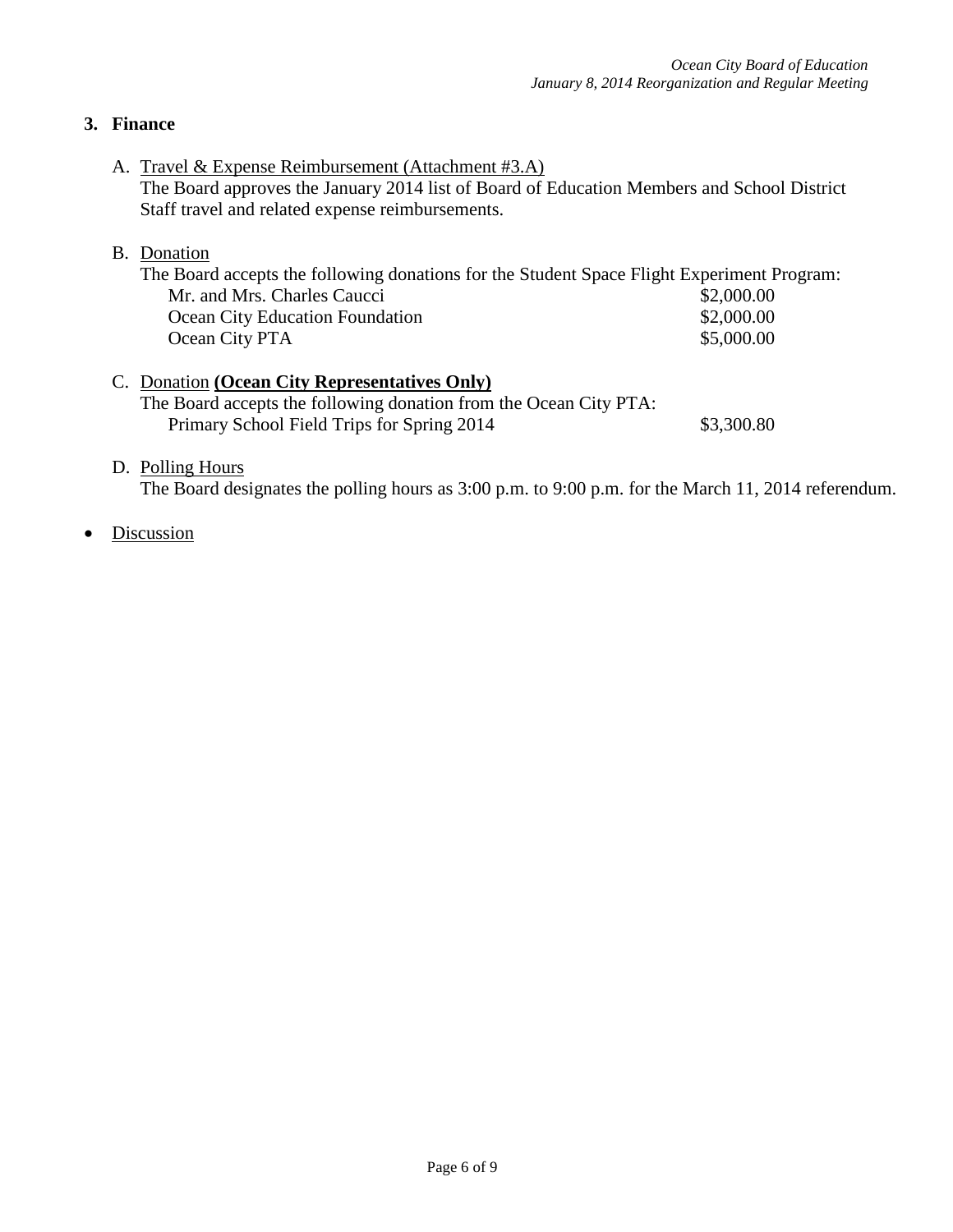# **4. Personnel**

- A. District and High School Supportive Staff 2012-13 Salaries (Attachment #4.A) roll call vote The Board ratifies the attached District supportive staff retroactive salary for the 2012-13 school year.
- B. District and High School Supportive Staff 2013-14 revised Salaries (Attachment #4.B) roll call vote The Board ratifies the attached District and High School revised supportive staff retroactive salaries for the 2013-14 school year.
- C. Revised Leave of Absence District Certificated Staff (Attachment #4.C) roll call vote The Board approves employee #3545, a revised paid leave of absence, effective January 27, 2014 through ½ day February 26, 2014 and a revised unpaid leave of absence, effective ½ day February 26, 2014 through March 7, 2014, returning to work on March 10, 2014.
- D. Short Term Leave Replacement District Certificated Staff roll call vote The Board approves Risa Tiffany-Morey, short term leave replacement English as a Second Language Teacher, effective on or before January 27, 2014 through March 7, 2014, at \$160 per day.
- Discussion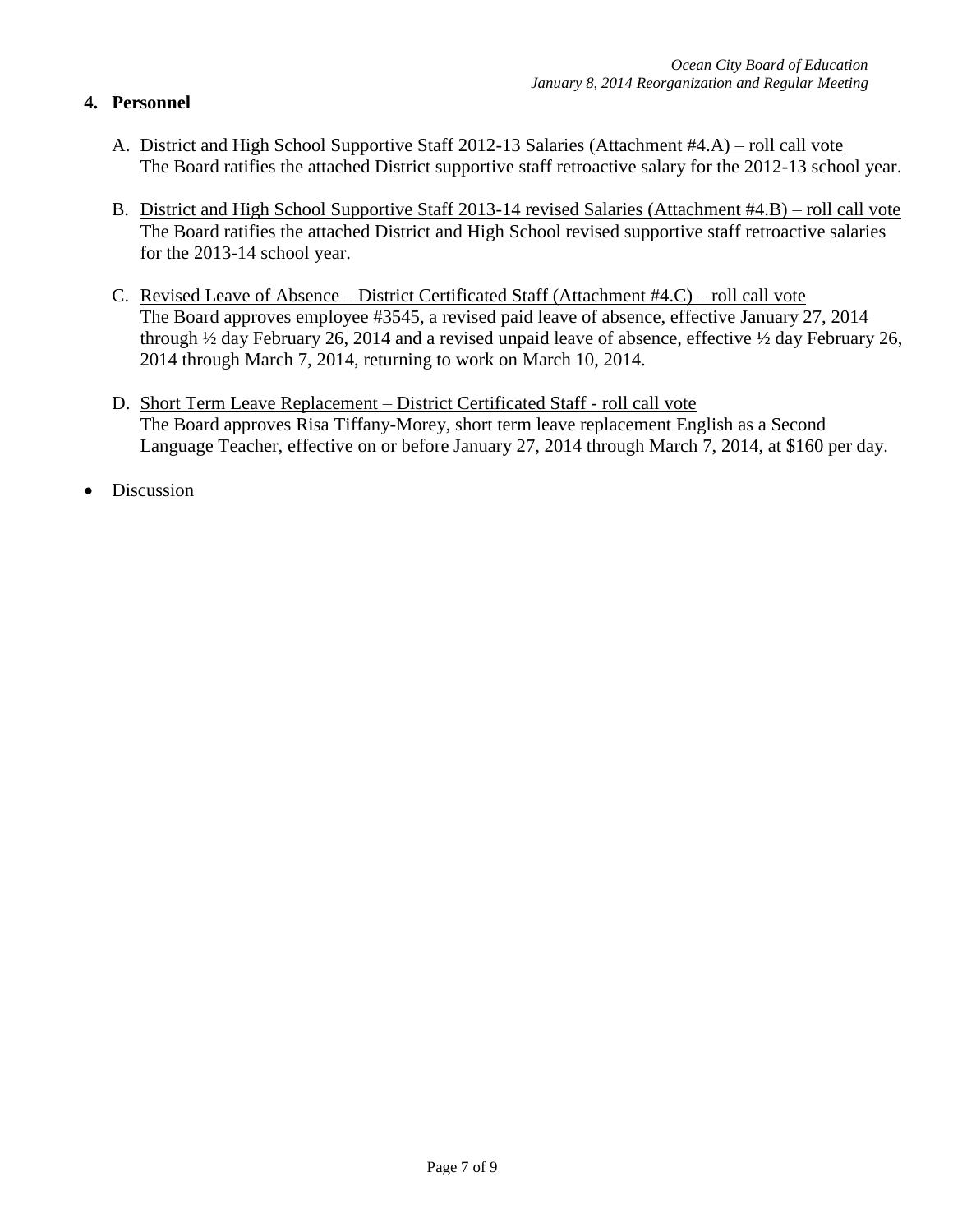# **5. Policy**

- A. Policy  $2^{nd}$  Reading (Attachment #5.A) The Board approves the following replacement, addition and or deletion to the Board Policy and/or Regulation Manuals.
	- Revised Policy 3144 Certification of Tenure Charges
- Discussion